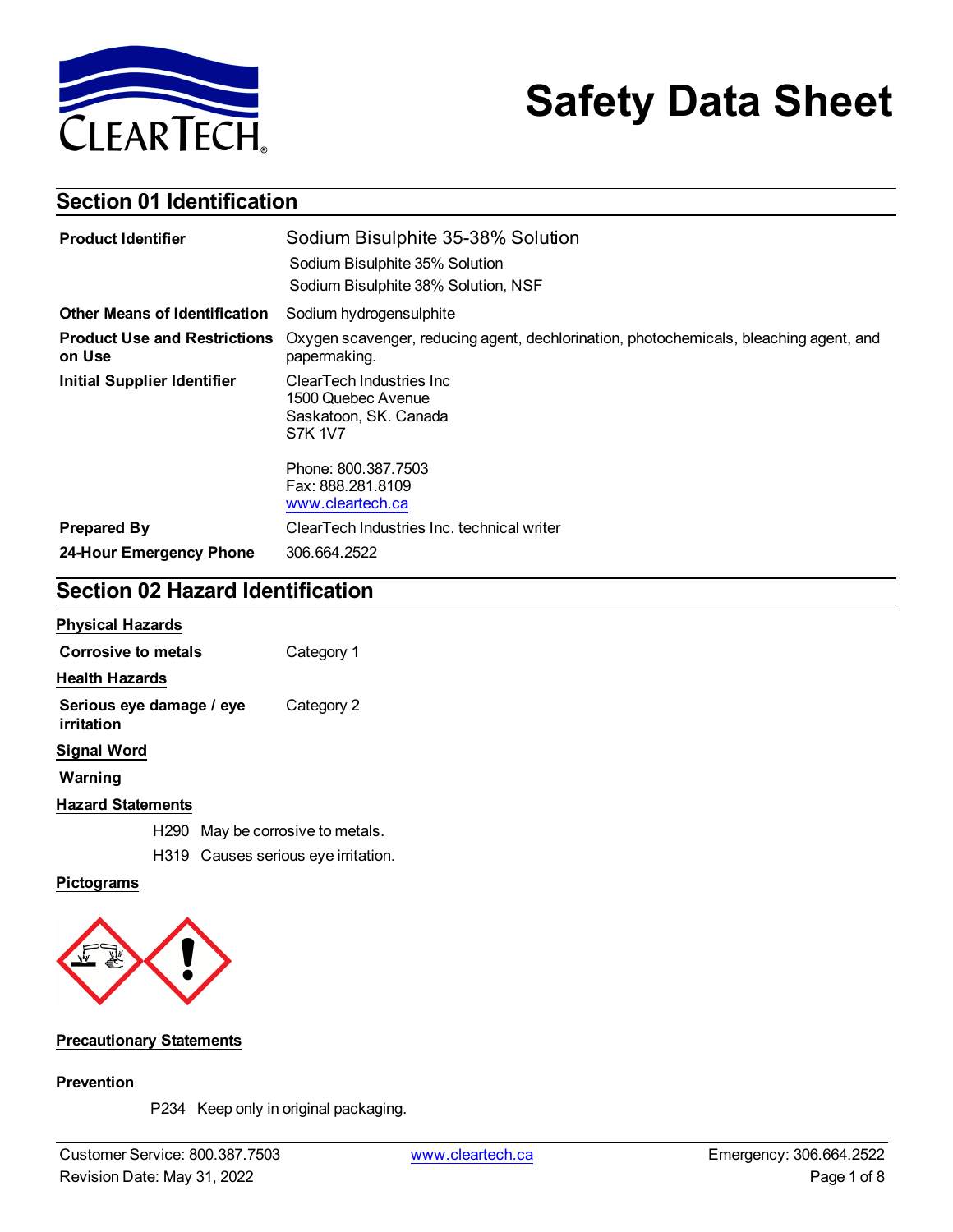P264 Wash affected body parts thoroughly after handling.

P280 Wear eye protection, face protection

#### **Response**

P305 P351 P338 IF IN EYES: Rinse cautiously with water for several minutes. Remove contact lenses, if present P337 P313 and easy to do. Continue rinsing. If eye irritation persists: Get medical advice or attention.

P390 Absorb spillage to prevent material damage.

#### **Hazards Not Otherwise Classified**

Contact with acids liberates toxic gas.

#### **Supplemental Information**

Not available

# **Section 03 Composition / Information on Ingredients**

#### **Hazardous Ingredients:**

| <b>Chemical name</b>    | Common name(s)    | <b>CAS number</b> | Concentration (w/w%) |
|-------------------------|-------------------|-------------------|----------------------|
| Sodium hydrogensulphite | Sodium bisulphite | 7631-90-5         | 33-40%               |

## **Section 04 First-Aid Measures**

#### **Description of necessary first-aid measures**

|                        | Inhalation Get medical advice / attention if you feel unwell or are concerned.                                                                                                                                                                                                                                                                                                                                          |
|------------------------|-------------------------------------------------------------------------------------------------------------------------------------------------------------------------------------------------------------------------------------------------------------------------------------------------------------------------------------------------------------------------------------------------------------------------|
| Ingestion              | Get medical advice / attention if you feel unwell or are concerned.                                                                                                                                                                                                                                                                                                                                                     |
| <b>Skin</b><br>contact | Rinse skin with lukewarm, gently flowing water / shower for 5 minutes or until product is removed. If skin<br>irritation occurs or if you feel unwell: Get medical advice / attention.                                                                                                                                                                                                                                  |
| Eve<br>contact         | Remove source of exposure or move person to fresh air. Rinse eyes cautiously with lukewarm, gently flowing<br>water for several minutes, while holding the eyelids open. Remove contact lenses, if present and easy to do.<br>Continue rinsing for 15 to 20 minutes. Take care not to rinse contaminated water into the unaffected eye or onto<br>the face. If eye irritation persists: Get medical advice / attention. |
|                        | Most important symptoms and effects, both acute and delayed                                                                                                                                                                                                                                                                                                                                                             |

### **Inhalation** May cause respiratory irritation. Contact with acids, heat or sunlight realeases sulphur dioxide, which causes serious respiratory irritation and is toxic if inhaled. **Ingestion** May cause discomfort or nausea. This product may provoke a response in those who are sensitive to sulphites. **Skin contact** This product may provoke a response in those who are sensitive to sulphites. **Eye contact** Causes serious eye irritation. **Further information** For further information see Section 11 Toxicological Information.

# **Section 05 Fire Fighting Measures**

|                                                   | <b>Suitable extinguishing media</b> Extinguish fire using extinguishing agents suitable for the surrounding fire.                     |
|---------------------------------------------------|---------------------------------------------------------------------------------------------------------------------------------------|
| Unsuitable extinguishing<br>media                 | Water jets are not recommended in fires involving chemicals.                                                                          |
| the chemical                                      | Specific hazards arising from In the event of a fire oxides of sulphur may be released. Thermal decomposition occurs at<br>$150 °C$ . |
| Special protective equipment<br>for fire-fighters | Wear NIOSH-approved self-contained breathing apparatus and chemical-protective<br>clothing.                                           |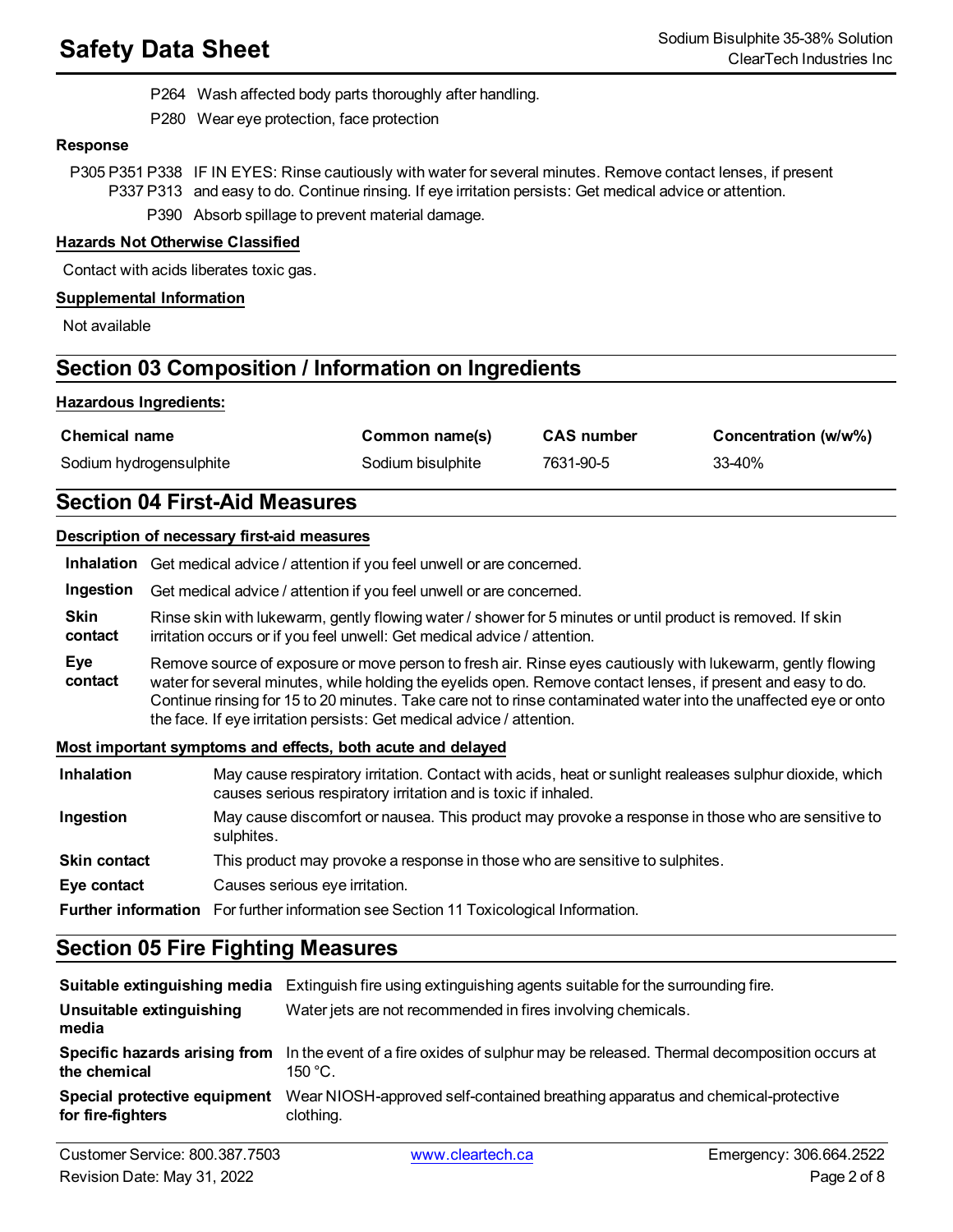# **Section 06 Accidental Release Measures**

| <b>Personal Precautions /</b><br><b>Protective Equipment /</b><br><b>Emergency Procedures</b> | Wear appropriate personal protective equipment (See Section 08 Exposure Controls and<br>Personal Protection). Stay upwind, ventilate area. Do not use material handling equipment<br>with exposed metal surfaces.                                                                                                                                                                                   |
|-----------------------------------------------------------------------------------------------|-----------------------------------------------------------------------------------------------------------------------------------------------------------------------------------------------------------------------------------------------------------------------------------------------------------------------------------------------------------------------------------------------------|
| <b>Environmental Precautions</b>                                                              | Prevent material from entering waterways, sewers or confined spaces. Notify local health<br>and wildlife officials. Notify operators of nearby water intakes.                                                                                                                                                                                                                                       |
| <b>Methods and Materials for</b><br><b>Containment and Cleaning</b><br>Up                     | SMALL SPILLS: Stop or reduce leak if safe to do so. Clean up spill with non-reactive<br>absorbent and place in suitable, covered, labeled containers. Flush area with water.<br>Contaminated absorbent material may pose the same hazards as the spilled product. Use<br>vented containers to avoid pressure buildup.<br>LARGE SPILLS: Contact fire and emergency services and supplier for advice. |

# **Section 07 Handling and Storage**

|                                    | <b>Precautions for Safe Handling</b> Use proper equipment for lifting and transporting all containers. Use sensible industrial<br>hygiene and housekeeping practices. Wash thoroughly after handling. Avoid all situations<br>that could lead to harmful exposure.                                                                          |
|------------------------------------|---------------------------------------------------------------------------------------------------------------------------------------------------------------------------------------------------------------------------------------------------------------------------------------------------------------------------------------------|
|                                    | Inspect containers for damage or leaks before handling. If the original label is damaged or<br>missing replace with a workplace label. Have suitable emergency equipment for fires, spills<br>and leaks readily available.                                                                                                                  |
|                                    | Never return contaminated material to its original container.                                                                                                                                                                                                                                                                               |
| <b>Conditions for Safe Storage</b> | Store in a cool, dry, well-ventilated area, away from heat sources and incompatible<br>materials. Always store in original labeled container. Keep containers tightly closed when<br>not in use and when empty. Empty containers may contain hazardous residues. Protect<br>label and keep it visible. Do not transfer to metal containers. |
| Incompatibilities                  | Acids, such as sulphuric, nitric, hydrochloric, phosphoric, flurosilicic (HFSA), sulphonic,<br>acetic, citric, oxalic, and formic.                                                                                                                                                                                                          |
|                                    | Oxidizing agents, such as oxygen, hydrogen peroxide, sulphuric and nitric acids,<br>hypochlorites and permanganates.                                                                                                                                                                                                                        |
|                                    | Metals, such as aluminum, carbon steel, and brass.                                                                                                                                                                                                                                                                                          |

# **Section 08 Exposure Controls and Personal Protection**

#### **Exposure limits**

| Component                       | <b>Regulation</b>                                                                                                                                                                                                                                                                                | <b>Type of listing</b> | Value                       |
|---------------------------------|--------------------------------------------------------------------------------------------------------------------------------------------------------------------------------------------------------------------------------------------------------------------------------------------------|------------------------|-----------------------------|
| Sulphur dioxide                 | ACGIH                                                                                                                                                                                                                                                                                            | <b>TWA</b>             | 2 ppm $(5 \text{ mg/m}^3)$  |
|                                 |                                                                                                                                                                                                                                                                                                  | STEL/Ceiling           | 5 ppm $(13 \text{ mg/m}^3)$ |
| <b>Engineering controls</b>     |                                                                                                                                                                                                                                                                                                  |                        |                             |
| <b>Ventilation Requirements</b> | Mechanical ventilation (dilution or local exhaust), process or personnel enclosure and<br>control of process conditions should be provided in accordance with all fire codes and<br>regulatory requirements. Supply sufficient replacement air to make up for air removed by<br>exhaust systems. |                        |                             |
| Other                           | An eye wash bottle or eye wash station should be available, tested, and be in close<br>proximity to the product being handled in accordance with provincial regulations.                                                                                                                         |                        |                             |

#### **Protective equipment**

The following are recommendations only. It is the responsibility of the employer / user to conduct a hazard assessment of the process in which this product being used and determine the proper engineering controls and PPE for their process. Additional regulatory and safety information should be sought from local authorities and, if needed, a professional industrial hygienist.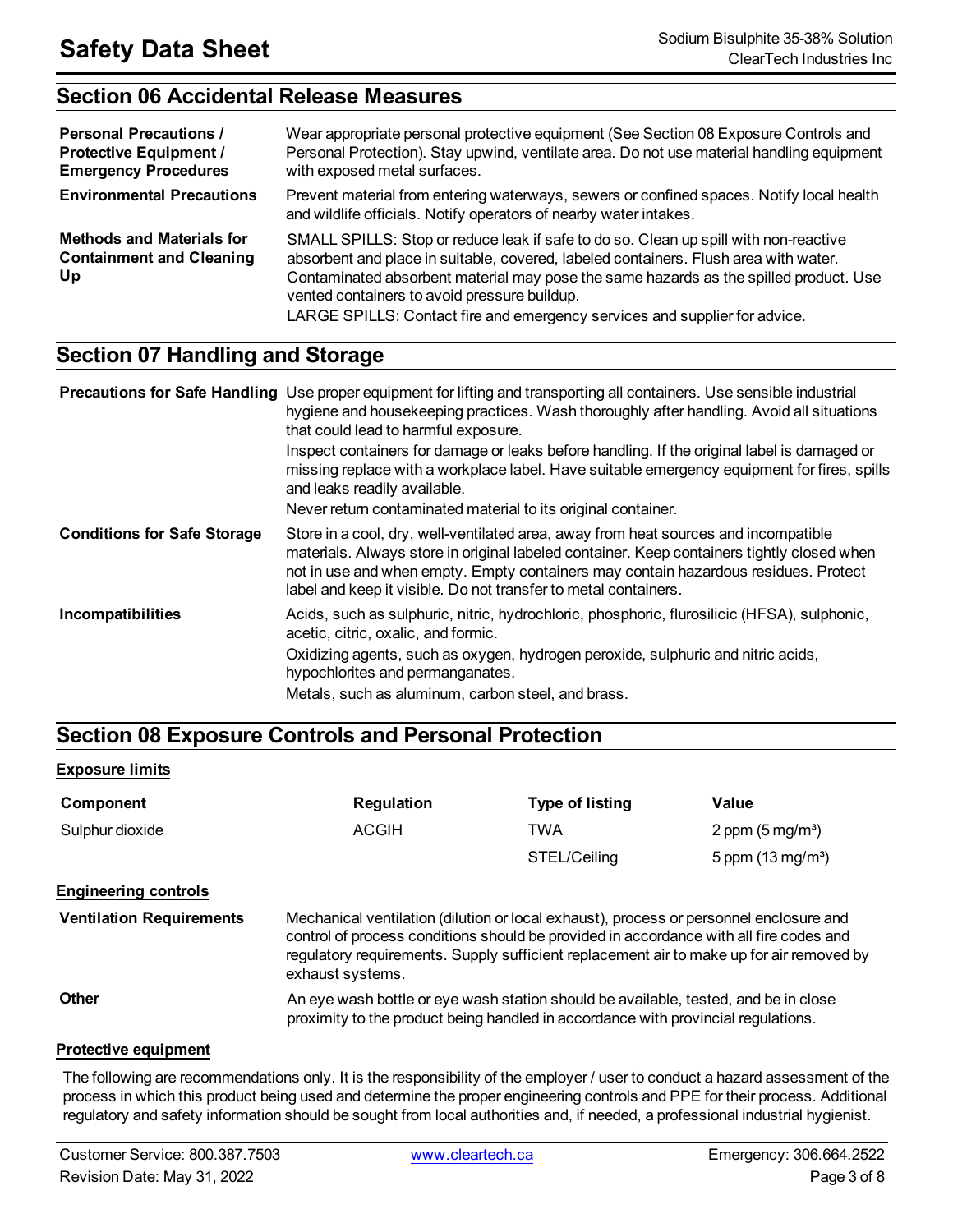| Eye and face protection       | Where there is potential eye or face exposure, tightly fitting chemical goggles are<br>recommended. Contact lenses are not recommended; they may contribute to severe eye<br>injury.                                                                                                                                                                                                                                                                                            |
|-------------------------------|---------------------------------------------------------------------------------------------------------------------------------------------------------------------------------------------------------------------------------------------------------------------------------------------------------------------------------------------------------------------------------------------------------------------------------------------------------------------------------|
| Hand and body protection      | Where handling this product it is recommended that skin contact is avoided.                                                                                                                                                                                                                                                                                                                                                                                                     |
| <b>Respiratory protection</b> | In case of insufficient ventilation wear suitable respiratory equipment.                                                                                                                                                                                                                                                                                                                                                                                                        |
|                               | NIOSH respirator recommendations for: Sulphur dioxide                                                                                                                                                                                                                                                                                                                                                                                                                           |
|                               | Up to: 20 ppm<br>(APF = 10) Any chemical cartridge respirator with cartridge(s) providing protection against<br>Sulphur dioxide<br>(APF = 10) Any supplied-air respirator                                                                                                                                                                                                                                                                                                       |
|                               | Up to: 50 ppm<br>(APF = 25) Any supplied-air respirator operated in a continuous-flow mode<br>(APF = 25) Any powered, air-purifying respirator with cartridge(s) providing protection<br>against Sulphur dioxide                                                                                                                                                                                                                                                                |
|                               | Up to: 100 ppm<br>(APF = 50) Any chemical cartridge respirator with a full facepiece and cartridge(s) providing<br>protection against Sulphur dioxide<br>(APF = 50) Any air-purifying, full-facepiece respirator (gas mask) with a chin-style, front- or<br>back-mounted canister providing protection against Sulphur dioxide<br>(APF = 50) Any self-contained breathing apparatus with a full facepiece.<br>(APF = 50) Any supplied-air respirator with a full facepiece      |
|                               | Emergency or planned entry into unknown concentrations or IDLH conditions:<br>(APF = 10,000) Any self-contained breathing apparatus that has a full facepiece and is<br>operated in a pressure-demand or other positive-pressure mode<br>(APF = 10,000) Any supplied-air respirator that has a full facepiece and is operated in a<br>pressure-demand or other positive-pressure mode in combination with an auxiliary self-<br>contained positive-pressure breathing apparatus |
| <b>Thermal hazards</b>        | Escape:<br>(APF = 50) Any air-purifying, full-facepiece respirator (gas mask) with a chin-style, front- or<br>back-mounted canister providing protection against Sulphur dioxide<br>Not available                                                                                                                                                                                                                                                                               |

# **Section 09 Physical and Chemical Properties**

### **Appearance**

| <b>Physical state</b>          | Liquid                           |
|--------------------------------|----------------------------------|
| Colour                         | Clear, colourless to pale yellow |
| <b>Odour</b>                   | Sulphurous                       |
| Odour threshold                | Not available                    |
| <b>Property</b>                |                                  |
| рH                             | $3.8 - 5.2$                      |
| Melting point / freezing point | $6^{\circ}$ C                    |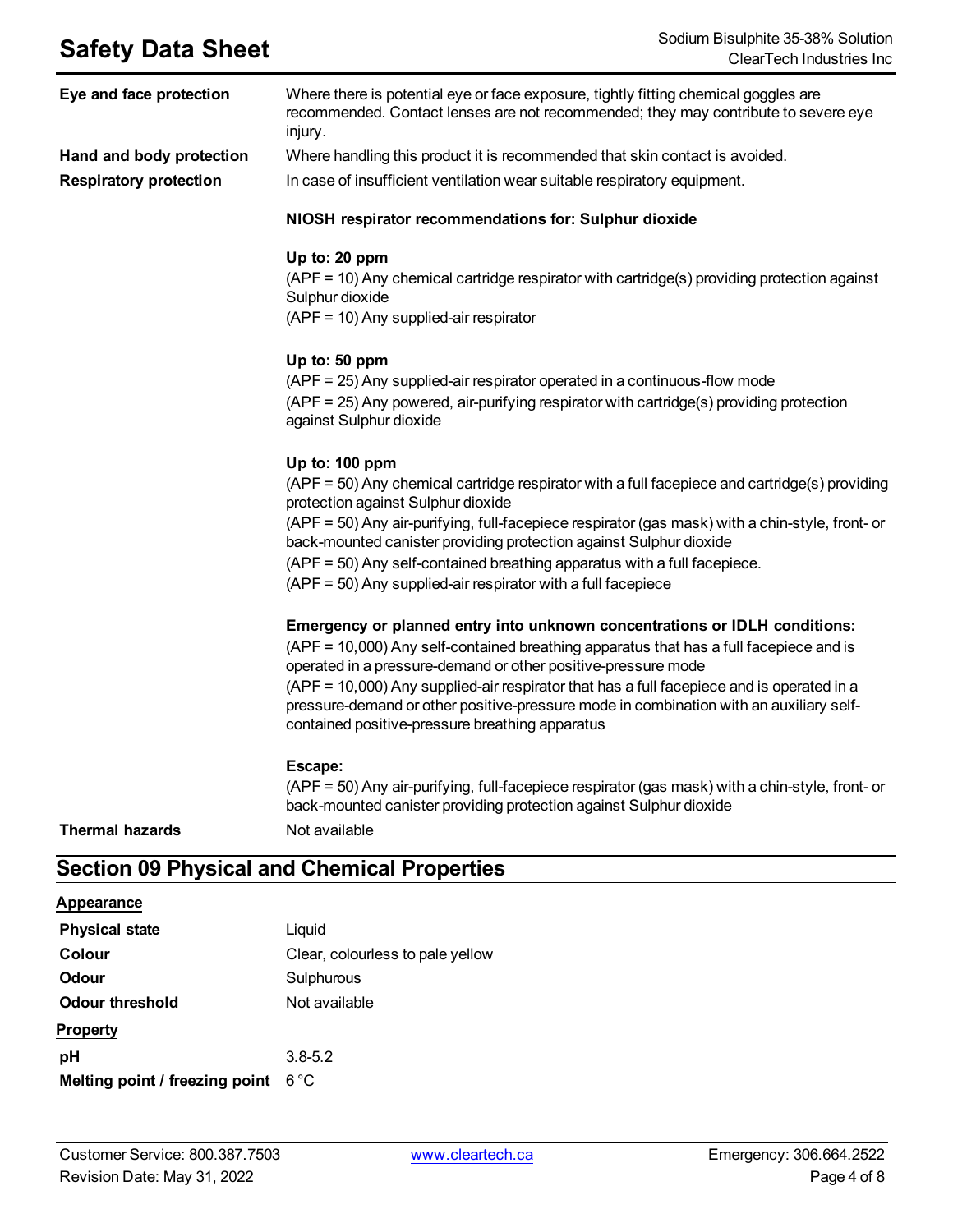| Initial boiling point and<br>boiling range | 104 °C             |
|--------------------------------------------|--------------------|
| <b>Flash point</b>                         | Not applicable     |
| <b>Evaporation rate</b>                    | Not available      |
| <b>Flammability</b>                        | Not applicable     |
| Upper flammable limit                      | Not available      |
| Lower flammable limit                      | Not available      |
| Vapour pressure                            | 10.4 kPa @ 20°C    |
| Vapour density                             | Not available      |
| <b>Relative density</b>                    | Not applicable     |
| <b>Solubility</b>                          | Soluble in water   |
| Partition coefficient: n-<br>octanol/water | Not available      |
| Auto-ignition temperature                  | Not available      |
| <b>Decomposition temperature</b>           | 150 $^{\circ}$ C   |
| <b>Viscosity</b>                           | Not available      |
| <b>Specific gravity</b>                    | 1.29-1.35 g/mL     |
| <b>Particle characteristics</b>            | Not applicable     |
| Formula                                    | NaHSO <sub>3</sub> |
| Molecular weight                           | 104.06 g/mol       |

# **Section 10 Stability and Reactivity**

| Reactivity<br><b>Stability</b>             | May be corrosive to metals. Reacts with acids to form toxic and corrosive sulphur dioxide.<br>This product is stable if stored according to the recommendations in Section 07. Exposure<br>to sunlight or high temperatures may cause the degradation of this product over time. |
|--------------------------------------------|----------------------------------------------------------------------------------------------------------------------------------------------------------------------------------------------------------------------------------------------------------------------------------|
| Possibility of hazardous<br>reactions      | Hazardous polymerization is not known to occur.                                                                                                                                                                                                                                  |
| <b>Conditions to avoid</b>                 | Avoid contact with incompatible materials. Do not heat. Do not freeze.                                                                                                                                                                                                           |
| Incompatible materials                     | Acids, such as sulphuric, nitric, hydrochloric, phosphoric, flurosilicic (HFSA), sulphonic,<br>acetic, citric, oxalic, and formic.                                                                                                                                               |
|                                            | Oxidizing agents, such as oxygen, hydrogen peroxide, sulphuric and nitric acids,<br>hypochlorites and permanganates.                                                                                                                                                             |
|                                            | Metals, such as aluminum, carbon steel, and brass.                                                                                                                                                                                                                               |
| <b>Hazardous decomposition</b><br>products | Thermal decomposition may produce oxides of sulphur. Thermal decomposition occurs at<br>$150 °C$ .                                                                                                                                                                               |

# **Section 11 Toxicological Information**

#### **Acute Toxicity (LD50 / LC50 values)**

| Component                      | Route  | <b>Species</b> | Value        | <b>Exposure time</b> |
|--------------------------------|--------|----------------|--------------|----------------------|
| <b>Acute Toxicity Estimate</b> | Oral   | Rat            | 4,000 mg/kg  |                      |
|                                | Dermal | Rat            | >5,000 mg/kg |                      |

### **Toxic Health Effect Summary**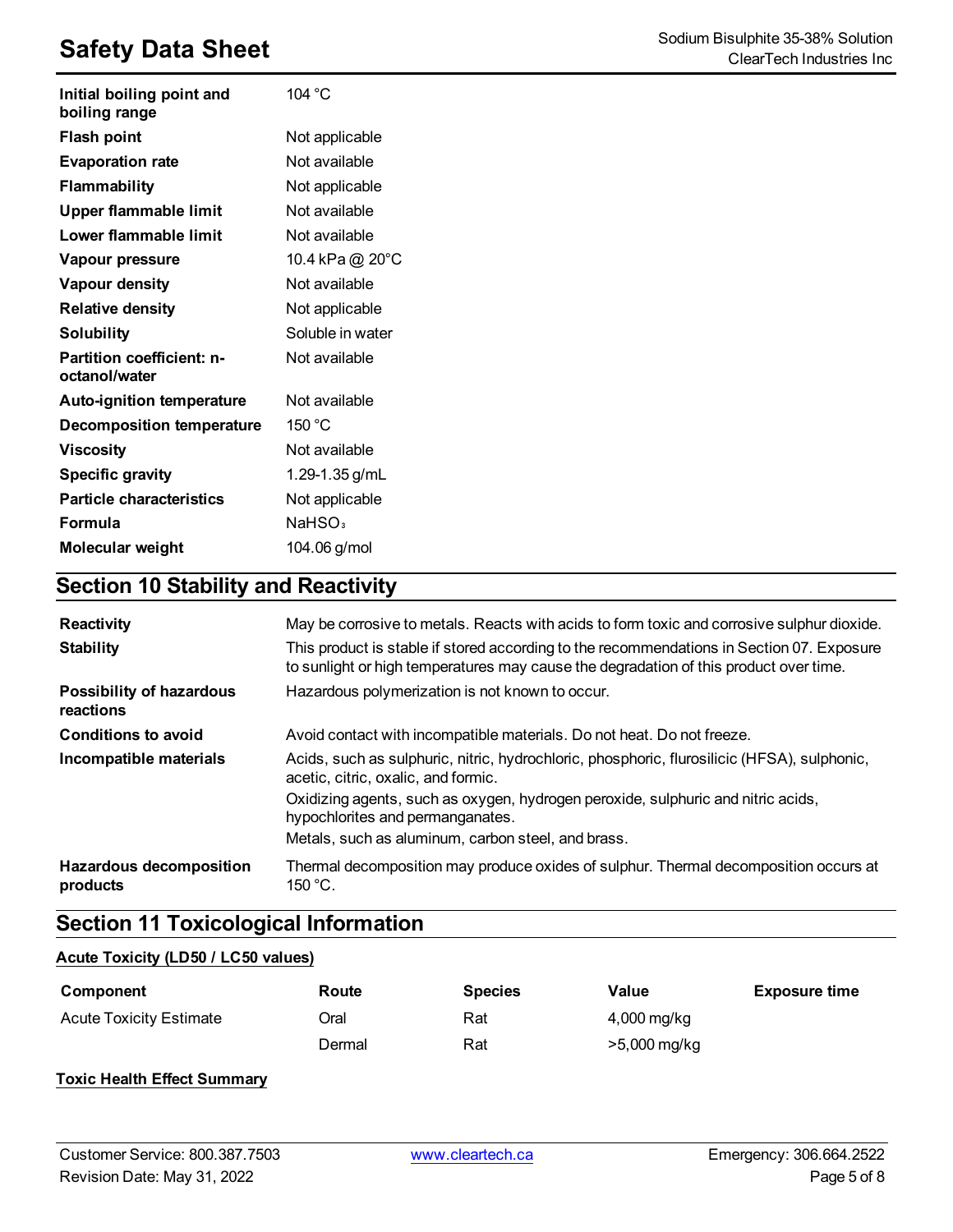| Chemical<br>characteristics     | This chemical is a moderate reducing agent.                                                                                                                               |
|---------------------------------|---------------------------------------------------------------------------------------------------------------------------------------------------------------------------|
| <b>Skin</b>                     | This product may provoke a response in those who are sensitive to sulphites.                                                                                              |
| Ingestion                       | May cause discomfort or nausea. This product may provoke a response in those who are sensitive to<br>sulphites.                                                           |
| <b>Inhalation</b>               | May cause respiratory irritation. Contact with acids, heat or sunlight realeases sulphur dioxide, which<br>causes serious respiratory irritation and is toxic if inhaled. |
| Eye contact                     | Causes serious eye irritation.                                                                                                                                            |
| <b>Sensitization</b>            | This product may provoke a response in those who are sensitive to sulphites.                                                                                              |
| <b>Mutagenicity</b>             | This product and its components at their listed concentration have no known mutagenic effects.                                                                            |
| Carcinogenicity                 | This product and its components at their listed concentration have no known carcinogenic effects.                                                                         |
| Reproductive<br>toxicity        | This product and its components at their listed concentration have no known reproductive effects.                                                                         |
| Specific organ<br>toxicity      | This product and its components at their listed concentration have no known effects on specific<br>organs.                                                                |
| <b>Aspiration hazard</b>        | Not available                                                                                                                                                             |
| <b>Synergistic</b><br>materials | Not available                                                                                                                                                             |

# **Section 12 Ecological Information**

### **Ecotoxicity**

| Component               | Type                                                                                                   | <b>Species</b> | Value             | <b>Exposure Time</b> |
|-------------------------|--------------------------------------------------------------------------------------------------------|----------------|-------------------|----------------------|
| Acute toxicity estimate | EC <sub>50</sub>                                                                                       | Daphnia        | 197 $mg/L$        | 48 hours             |
|                         | LC50                                                                                                   | Fish           | 393 mg/L          | 96 hours             |
|                         | EC <sub>50</sub>                                                                                       | Algae          | $97 \text{ mg/L}$ | 72 hours             |
| <b>Biodegradability</b> | The domestic substance list categorizes sodium bisulphite as persistent.                               |                |                   |                      |
| <b>Bioaccumulation</b>  | The domestic substance list categorizes sodium bisulphite as non-bioaccumulative.                      |                |                   |                      |
| <b>Mobility</b>         | This product is water soluble, is not predicted to adsorb to soil and may contaminate ground<br>water. |                |                   |                      |
| Other adverse effects   | Absorbs oxygen from aquatic environments.                                                              |                |                   |                      |

# **Section 13 Disposal Considerations**

| <b>Waste From Residues /</b>  | Dispose in accordance with all federal, provincial, and local regulations including the                                                                                     |
|-------------------------------|-----------------------------------------------------------------------------------------------------------------------------------------------------------------------------|
| <b>Unused Products</b>        | Canadian Environmental Protection Act.                                                                                                                                      |
| <b>Contaminated Packaging</b> | Do not remove label, follow label warnings even after the container is empty. Empty<br>containers should be recycled or disposed of at an approved waste handling facility. |

# **Section 14 Transport Information**

| UN number                                  | UN2693                                                    |
|--------------------------------------------|-----------------------------------------------------------|
| UN proper shipping name<br>and description | BISULPHITES, AQUEOUS SOLUTION, N.O.S. (Sodium Bisulphite) |
| Transport hazard class(es)                 | 8                                                         |
| Packing group                              | Ш                                                         |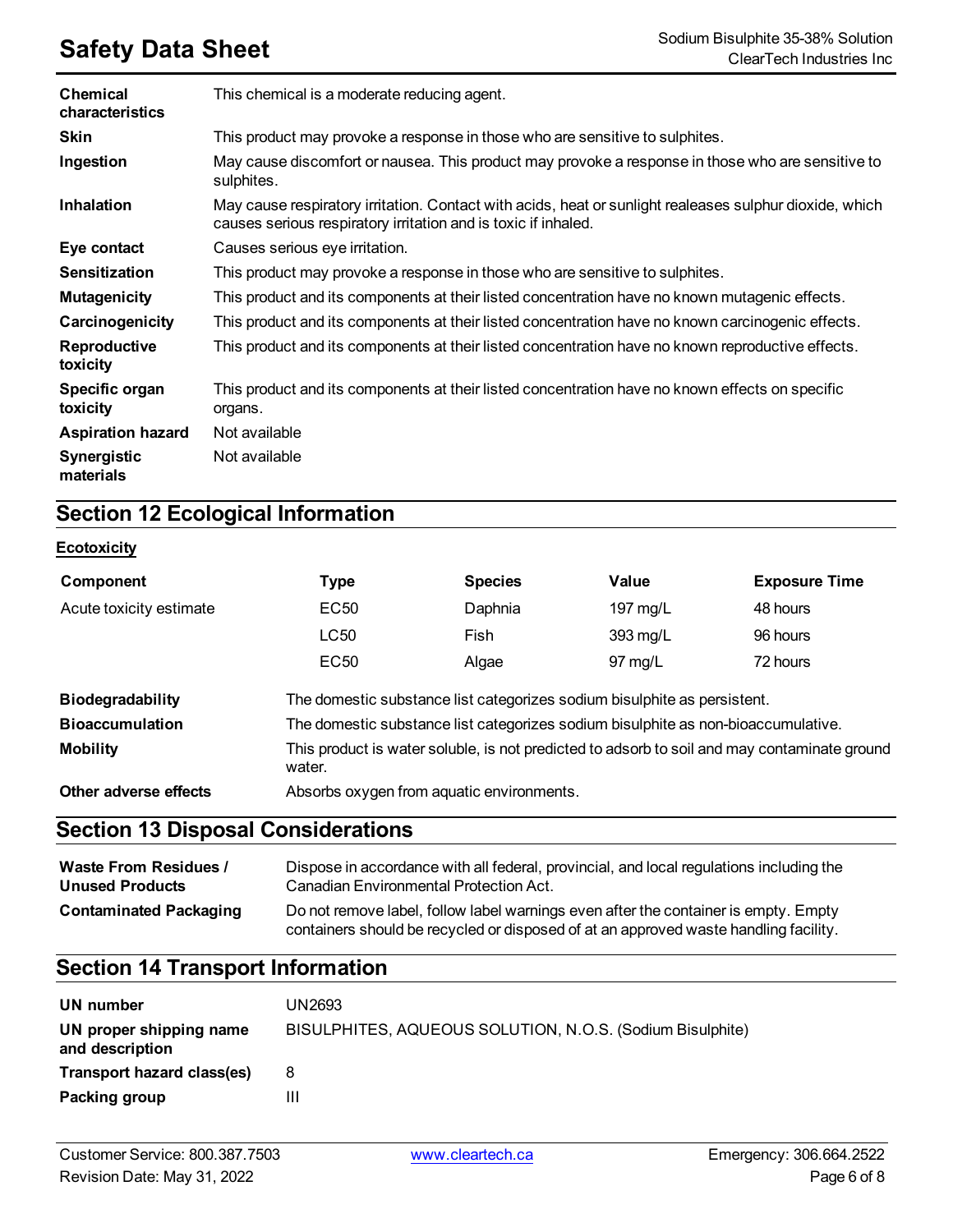| <b>Excepted quantities</b>    | 5 L                                                                                                                                                                                                                                                                                                                                                                                                                                                                                                                                                                 |
|-------------------------------|---------------------------------------------------------------------------------------------------------------------------------------------------------------------------------------------------------------------------------------------------------------------------------------------------------------------------------------------------------------------------------------------------------------------------------------------------------------------------------------------------------------------------------------------------------------------|
| <b>Environmental hazards</b>  | Not listed as a marine pollutant under Canadian TDG Regulations, schedule III.                                                                                                                                                                                                                                                                                                                                                                                                                                                                                      |
| <b>Special precautions</b>    | 16 (1) The technical name of at least one of the most dangerous substances that<br>predominantly contributes to the hazard or hazards posed by the dangerous goods must be<br>shown, in parentheses, on the shipping document following the shipping name in<br>accordance with clause 3.5(1)(c)(ii)(A) of Part 3 (Documentation). The technical name must<br>also be shown, in parentheses, on a small means of containment or on a tag following the<br>shipping name in accordance with subsections 4.11(2) and (3) of Part 4 (Dangerous Goods<br>Safety Marks). |
| <b>Transport in bulk</b>      | ERAP index: not available                                                                                                                                                                                                                                                                                                                                                                                                                                                                                                                                           |
|                               | MARPOL 73/78 and IBC Code:<br>This product is not listed in Chapter 17 of the IBC Code.                                                                                                                                                                                                                                                                                                                                                                                                                                                                             |
| <b>Additional information</b> | Secure containers (full or empty) during shipment and ensure all caps, valves, or closures<br>are secured in the closed position.                                                                                                                                                                                                                                                                                                                                                                                                                                   |

**TDG PRODUCT CLASSIFICATION: This product has been classified on the preparation date specified at section 16** of this SDS, for transportation in accordance with the requirements of part 2 of the Transportation of Dangerous Goods Regulations. If applicable, testing and published test data regarding the classification of this product are **listed in the references at section 16 of this SDS.**

# **Section 15 Regulatory Information.**

### **NOTE: THE PRODUCT LISTED ON THIS SAFETY DATA SHEET HAS BEEN CLASSIFIED IN ACCORDANCE WITH THE HAZARD CRITERIA OF THE CANADIAN HAZARDOUS PRODUCTS REGULATIONS. THIS SAFETY DATA SHEET CONTAINS ALL INFORMATION REQUIRED BY THOSE REGULATIONS.**

All components of this product appear on the domestic substance list.

NSF Certification: Sodium Bisulphite 38% is certified under NSF / ANSI Standard 60 for dechlorination and as an antioxidant at a maximum dosage of: 50 mg/L. NSF product use restrictions based on requirements obtained from the NSF website; consult NSF website for current requirements.

# **Section 16 Other Information**

#### **Date of latest revision: May 31, 2022**

**Note:** The responsibility to provide a safe workplace remains with the buyer / user. The buyer / user should consider the health hazards and safety information contained herein as a guide and should take those precautions required in an individual operation to instruct employees and develop work practice procedures for a safe work environment. The information contained herein is, to the best of our knowledge and belief, accurate. However, since the conditions of handling and use are beyond our control, we make no guarantee of results, and assume no liability for damages incurred by the use of this material. It is the responsibility of the buyer / user to comply with all applicable laws and regulations regarding handling, using, reselling and shipping this product.

#### **Attention: Receiver of the chemical goods / SDS coordinator**

As part of our commitment to the RDC Responsible Distribution® initiative, ClearTech Industries Inc. and its associated companies require, as a condition of sale, that you forward the attached Safety Data Sheet(s) to all affected employees, customers, and end-users. ClearTech will send any available supplementary handling, health, and safety information to you at your request.

If you have any questions or concerns please call our customer service center.

#### **References:**

1) CHEMINFO 2) TOXNET 3) eChemPortal 4) ECHA